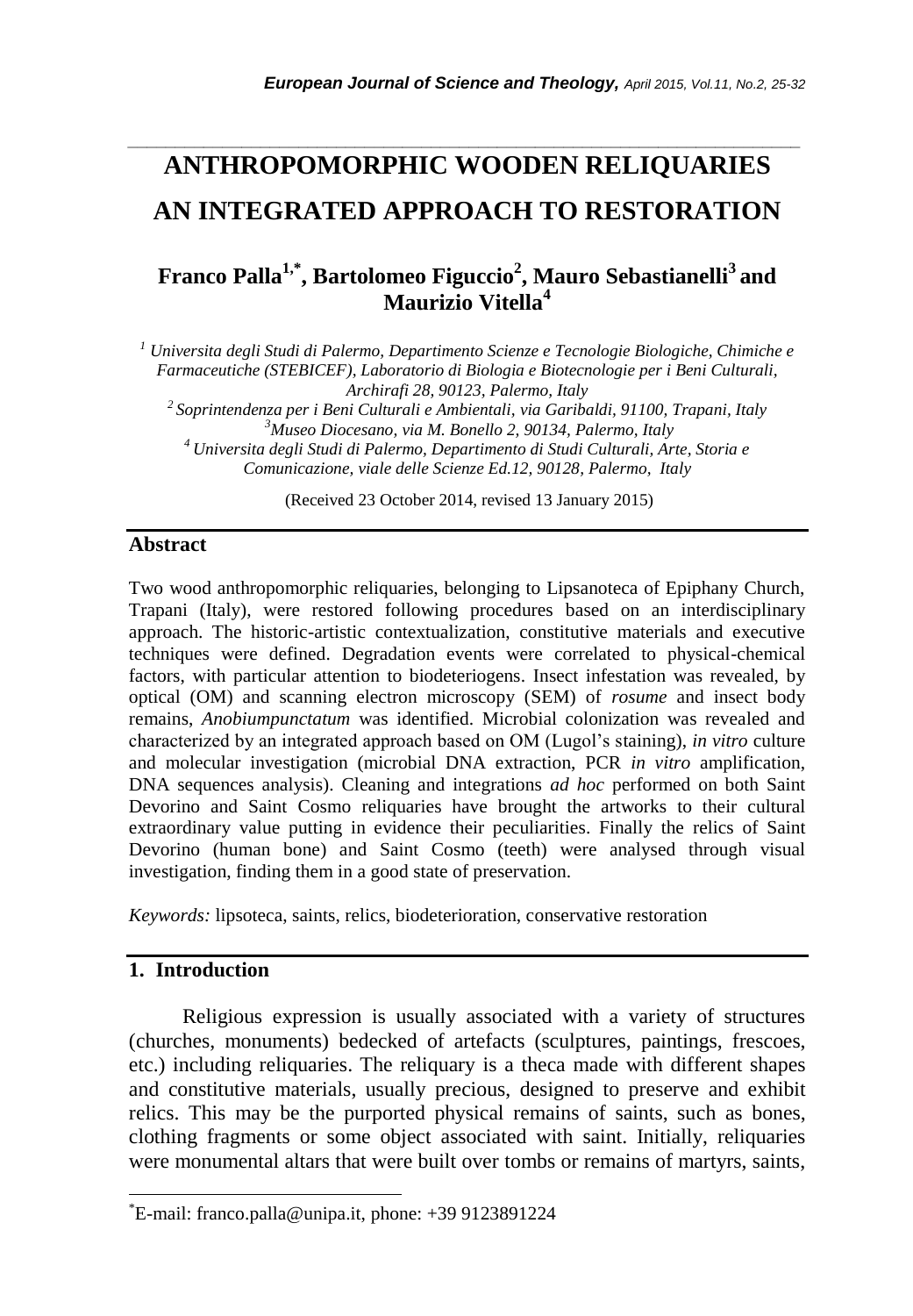Apostles or other religious figures. During the first millennium, the cult of saints and relics determined the shape and structure of reliquaries assembled using gold, silver, wood, stone, reaching remarkable values and preciousness. Braun [1] classified these "containers for relics" into categories and subcategories, as well as reported by Montevecchi and Vasco Rocca in the Thesaurus Terminology of Ecclesiastical furnishings (Central Institute for Cataloguing of the Ministry for Cultural and Environmental Heritage) [2]. A particular kind of reliquary originated in the ninth century, mainly reproducing part of human body, were classified as anthropomorphic. In Romanesque and Gothic periods anthropomorphic reliquaries were the most common typology [3]. These artefacts mainly suffer from un-controlled climate conditions and from their regular use or misuse.

In this study two wood reliquaries, dedicated to Saint Devorino and Saint Cosmo, have been restored following an interdisciplinary approach based on arthistory study, identification of wood species and their changes over the time, evaluating the chemical-physical factors and biological factors, able to induce the deterioration of these materials. Particularly for microbial deteriogens (bacteria, fungi) identification, molecular biology techniques have been applied following the papers of comprehensive and ongoing research results, as well as specific case studies for microbial identification reported in the *Molecular Biology and Cultural Heritage* International conference book [4]. Furthermore the characterization of executive technique, author and related school, and the analysis of Saint Devorino and Saint Cosmo reliquaries (a bone fragment and a tooth, respectively) completed the knowledge on these peculiar artworks.

# **2. Experimental**

# *2.1. Microbial identification*

Biological deterioration of reliquaries induced by bacteria and fungi was investigated by different technological protocols based on microscopy, *in vitro* culture and molecular biology techniques. Samples were collected from reliquaries surface by sterile swab or Nylon membranes (Amersham H+), fragments that were used to inoculate Nutrient Agar plates, incubated at 30°C for 24-36 hours (Figure 1). Microbial colonies were characterized by *in vitro* amplification (PCR) of rDNA molecular marker and sequence comparison [5-9].

#### *2.2. Wood identification and insect infestation*

Thin sections of wooden fragments, collected near the holes or the cracks in hidden points of reliquaries structure, were analysed and two woods species, Lime (*Tilia* L.) and Poplar (*Populus* L.), have been identified for the anthropomorphic structures and for the support bases respectively [10].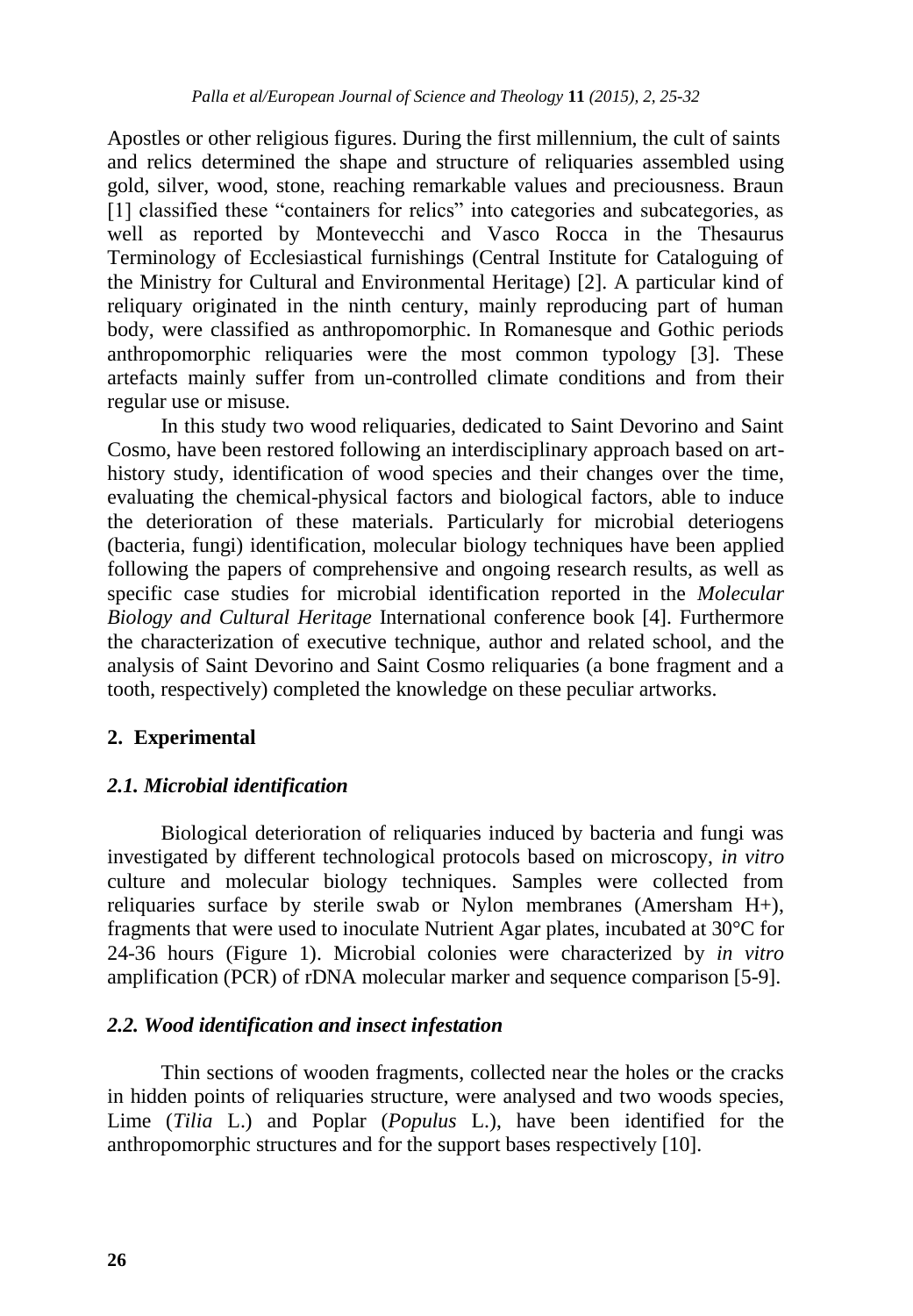Both reliquaries suffered a deep xylophages insect attack, Figure 2, identified as *Anobiumpunctatum* De Geer by insect rests and *rosume* analyses, through Wild optical microscope (40X) and Scanning Electron Microscope, Leica – LEO 420 [11].

Reliquaries were disinfested keeping in a clean room (heat-sealed polyethylene *ad hoc* assembled) for 20 days and by Permethrin treatment [12].



**Figure 1.** Microbial identification: sampling by (A) sterile swab and (B) Nylon Membrane fragment, utilized to inoculate Nutrient agar plate. Isolated (C) bacterial and (D) fungi colonies, characterized by molecular biology techniques based on (E) microbial DNA extraction and (F) *in vitro* amplification of DNA target sequence.

#### *2.3. Wood consolidation*

The acrylic resin Paraloid B 72, diluted in acetone (percentages ranging from 2 to 7%, in order to obtain a gradual penetration), was injected with a syringe trough the worm-eaten points revealed onto wood surfaces [13].

# *2.4. Cleaning steps*

After dusting, the first lipophilic layer was removed by Ligroin (free-form Petroleum ether), by cotton swabs (Figure 3). This solvent (non-polar and volatile) allowed the removal of the lipophilic coat without interacting at all with the underlying layers. The cleaning of the flesh tint, was performed by a mixture of organic solvents (Ligroin–Acetone LA7-fd 62), prepared referring to Wolbers test. Gildings have been cleaned by Ligroin–Tween 20 mixture, while decorated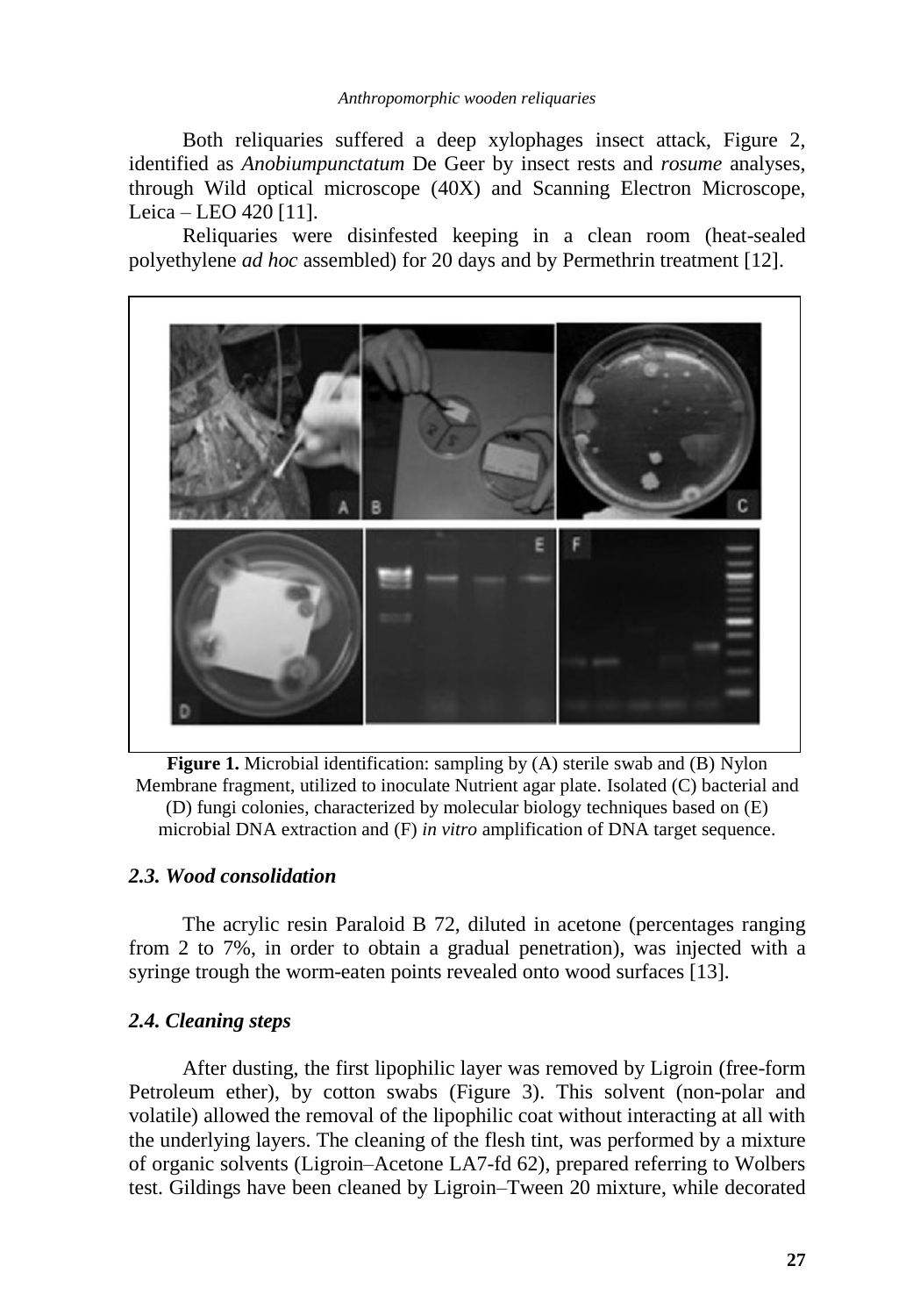surfaces by a mixture Ligroin–Acetone (LA5-fd 72) or by Acetone-Ethanol solution.



**Figure 2.** Reliquaries infestation by *Anobiumpunctatum* revealed in: (A) Saint Cosmo by optical microscope (up) and SEM (middle) and (B) Saint Devorino insect remains (down).



Figure 3. Cleaning test performed on: (a) Saint Cosmo and (b) Saint Devorino reliquaries.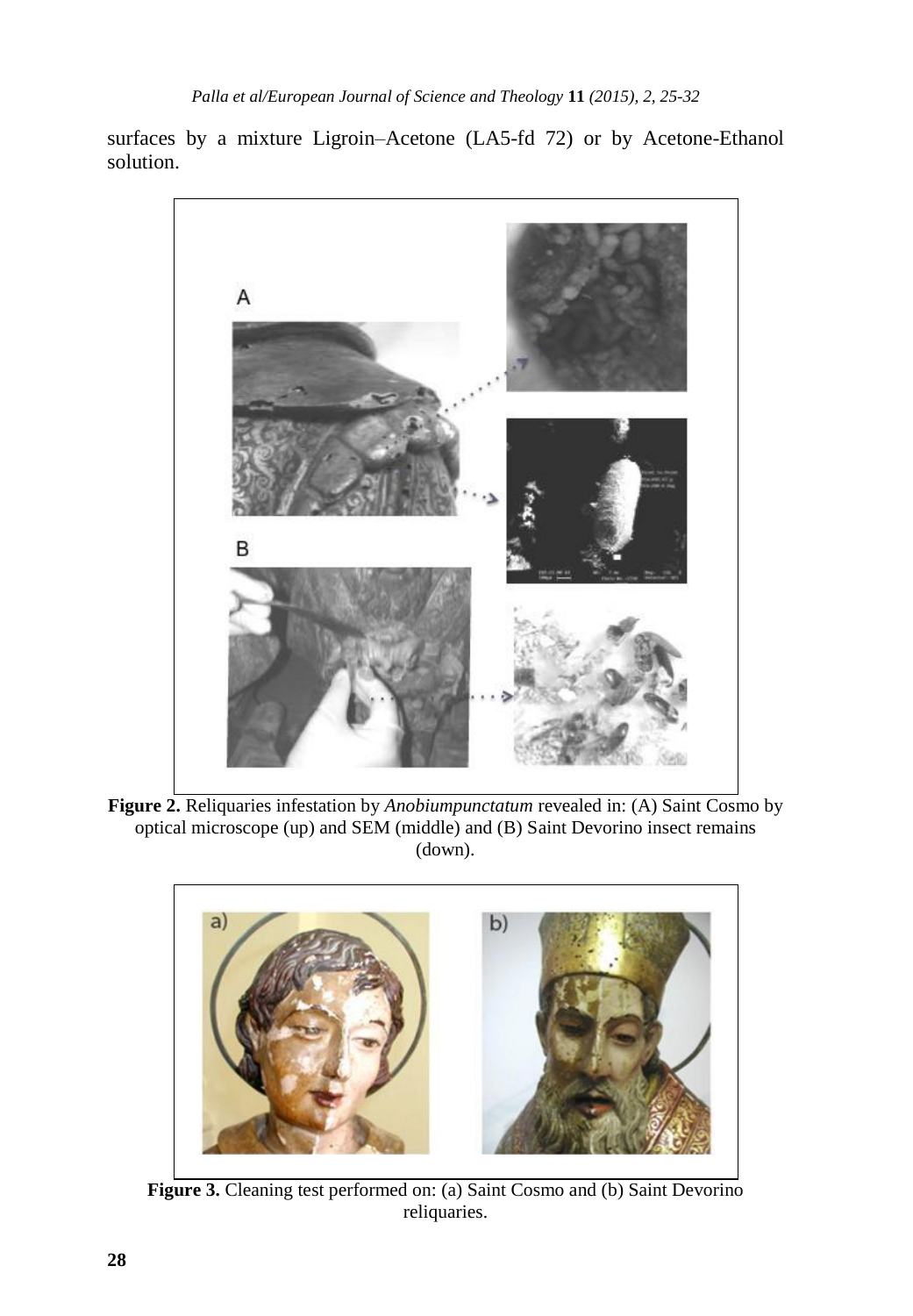The mixtures were gelled by adding 2% hydroxy-propylcellulose (Klucel gel), applied for few minutes and subsequently removed by Ligroin wetted swabs [14, 15].



**Figure 4.** Conservative restoration intervention: Saint Cosmo - (a) before and (b) after, Saint Devorino - (c) before and (d) after. .

# *2.5. Recreate the paint film harmony*

The flesh weaknesses reintegration was performed by *Selezione cromatica* technique, using varnish colours and dashed vertical line, in order to connect colour of the gaps with the chromatic characteristics of surrounding area. The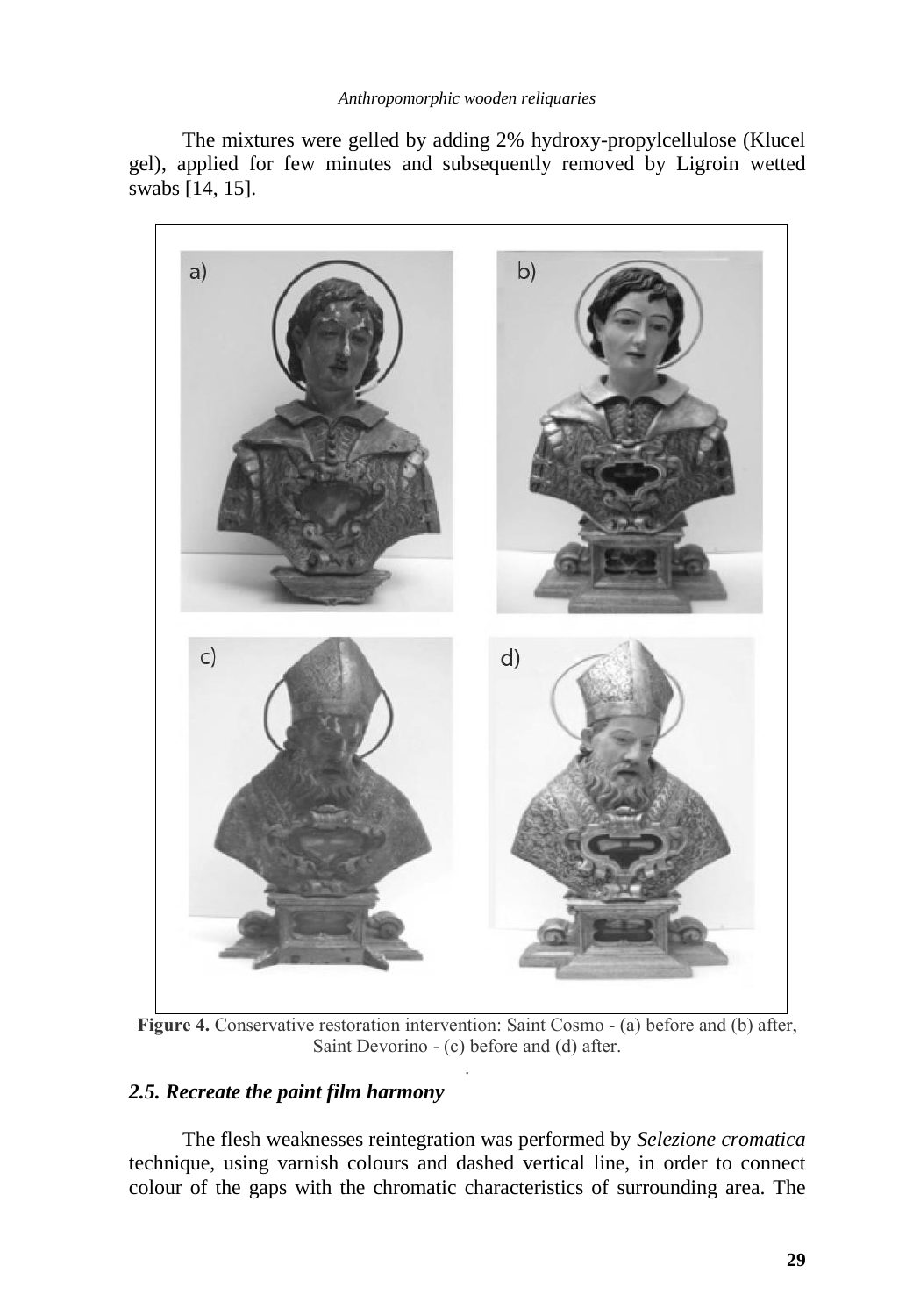surface reintegration was chromatically reconstructed by *Puntinato* technique [16].

# **3. Conclusions**

Investigations performed during the different phases of reliquaries restoration shed light on constitutive materials, pigments and binders, gilding layers, defining the state of conservation of wooden artefacts. Before restoration, the reliquaries showed several degradation events as recognizable in Figure 4a (Saint Cosmo) and Figure 4b (Saint Devorino).

Onto the entire surface of both reliquaries a homogeneous layer was revealed, as well as a general discoloration of the surface due to yellowing of coarse paint, applied probably in previous maintenance. A specific cleaning protocol was applied, considering the characteristics of painting layers, by using Ligroin, or Ligroin-Acetone mixtures.

Paraloid B72 (diluted in acetone, from 2% to 7%) was injected in the flicker insect holes; the gradient of concentration was needed to obtain a gradual penetration of the consolidating product [13].

Adhesion between the wood preparatory layers and paint film was strengthened by injecting small amounts of rabbit glue via syringe, applying gentle pressure with a thermo-cautery interposing a sheet of Japanese paper. The painting reintegration, guarantee the recovery the correct reading of the manufacts adapting perfectly to their three-dimensional shape.



**Figure 5.** *Estofado* technique - perfection in carving, richness in painting.

This restoration pointed out the great skill on carvings and the richness of the paintings that the Neapolitan school performed for the production of busts and, as shown in Figure 5, for both Saint Devorino (bishop and martyr) and Saint Cosmo reliquaries. The clever use of various methods for working with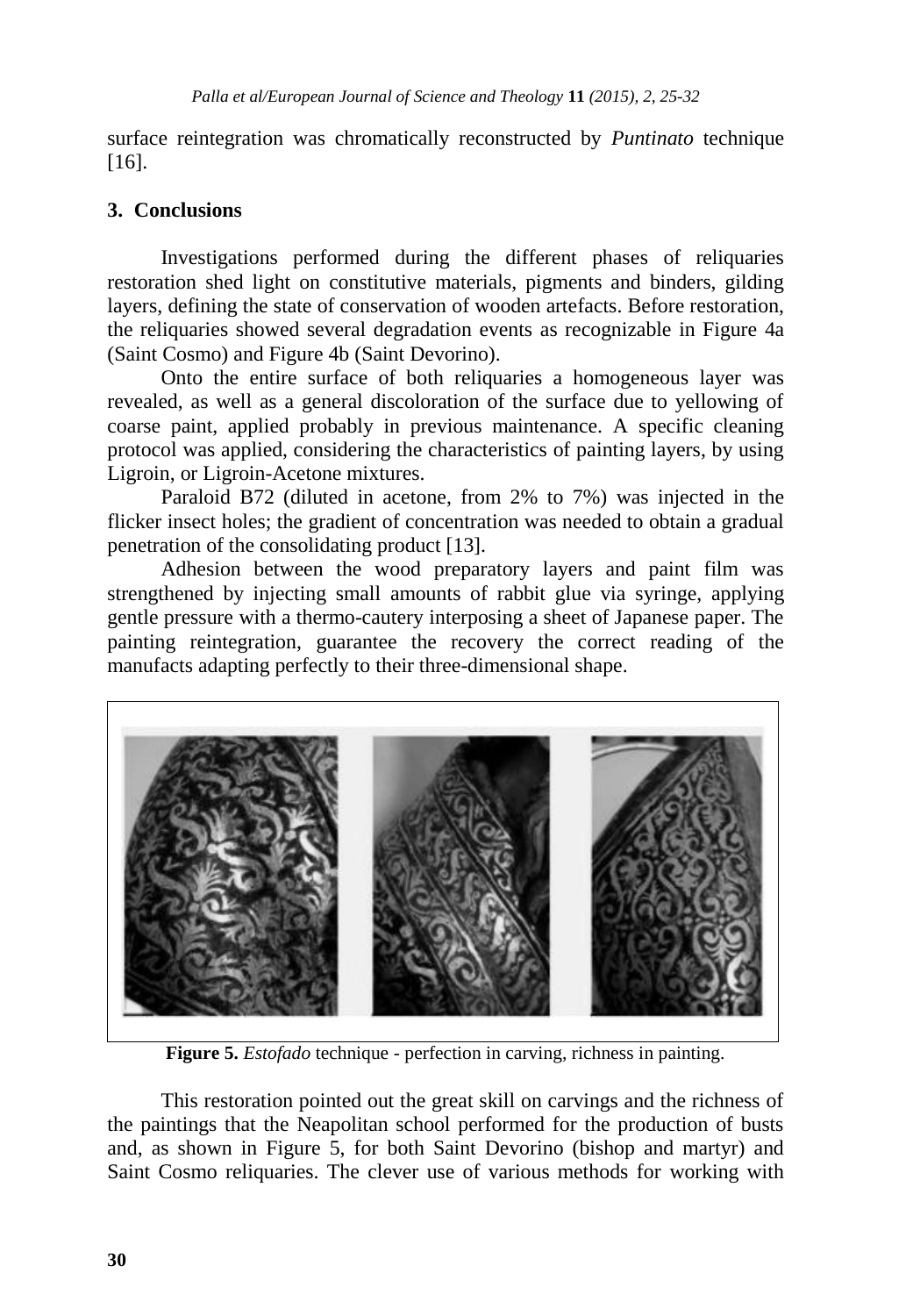gold leaf [17], *meccatura* pigment (red lacquer) and the *estofado* technique [18] have made busts reliquaries as high historic-artistic value artworks.

Finally, as reliquaries are exposed in confined environments, these should be constantly monitored for both thermo-hygrometric values and microbial colonization, in order to perform a correct fruition, avoiding hazards for both works of art (biodegradation) and operators/visitors (human health) [19-21].

The bones of martyrs were believed to provide evidence of the power of work of God in the world, producing miracles and spectacles of the effectiveness of faith. The cults of saints and relics were an important part of religion during late antiquity and the Middle Ages, and even today relics, the remains of the holy dead, were thought to have miraculous powers. An indirect cult form involves the veneration of objects that stand in a magical relationship with the respective saint. In this connection there can be a veneration of the saint"s relics; such religious practices are to be understood in terms of spiritual power. We hypothesize that the remarkable exchanges of knowledge from scientists to conservators/restorators and art historians, for sure improved strategies for the conservation and sustainable fruition of cultural heritage [22].

#### **Acknowledgment**

The authors thank the Soprintendenza BB. CC. AA. - U.O.X and the Museo Regionale Interdisciplinare Pepoli, Trapani. Also thank S. Torre, G. Mancuso, R. Sorrentino for human relics analysis, G. Liotta and B. Megna, Università degli Studi di Palermo, for insect and wood characterization respectively.

#### **References**

- [1] J. Braun, *Die Reliquarie des christlichen Kult und ihre Entiwicklung*, Herder & CO. GMBH. Verlagsbuchlunghandlung, Freiburg/i.Br, 1940.
- [2] B. Montevecchi and S. Vasco Rocca, *Suppellettile Ecclesiastica*, vol. 1, Biblioteca Accademia della Crusca, Firenze, 1988.
- [3] M.C. Di Natale, *Opere d'Arte nelle Chiese Francescane. Conservazione, restauro e musealizzazione*, Plumelia edizioni, Palermo, 2013, 9.
- [4] J.M. Gonzalez*, Overview on existing molecular techniques with potential interest in cultural heritage,* Proc. of International Congress "Molecular Biology and Cultural Heritage", C. Saiz-Jimenez (ed.), Balkema Publishers, Lisse/Tokyo, 2003, 3-14.
- [5] F. Palla, Journal of Conservation Science in Cultural Heritage, **4 (**2004) 183.
- [6] F. Palla, N. Billeci, F.P. Mancuso, L. Pellegrino and L.C. Lorusso, Journal of Conservation Science in Cultural Heritage, **10** (2010) 185.
- [7] F. Palla, Journal of Entomological and Acarological Research, **43** (2011) 61.
- [8] F. Palla and E. Tartamella, Journal of Conservation Science in Cultural Heritage, **7** (2007) 111.
- [9] F. Palla, *Analysis of microbial colonization*. *Analytical methods*, Science and Conservation in Museum Collection, Nardini Editore, Firenze, 2012, 459.